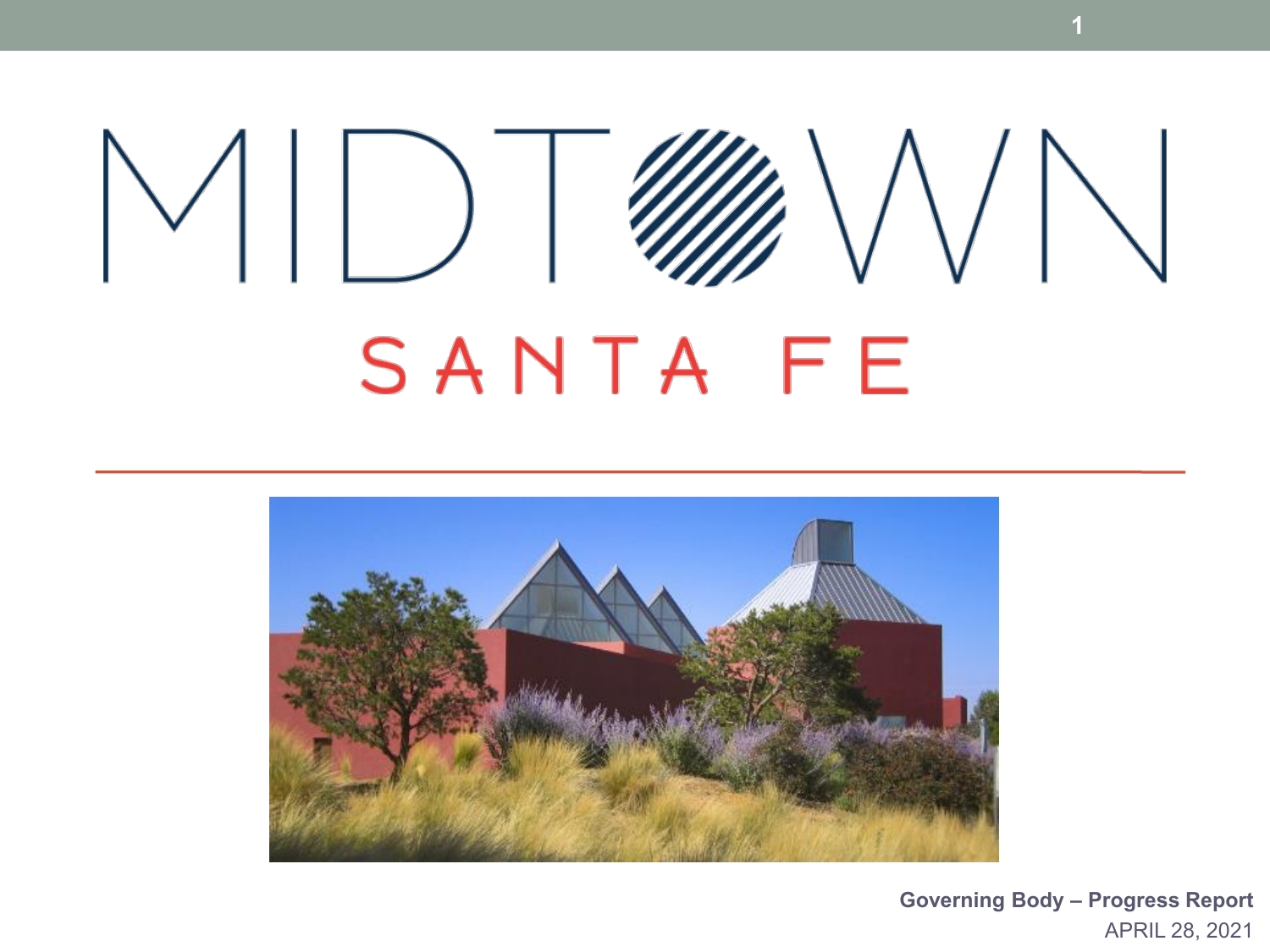### ACTION PLAN – Nine (9) Actions

- 1. City As Master Developer (Cancel RFEI Solicitation)
- 2. Rezone Site (Development Framework Plan)
- 3. Plan for Infrastructure
- 4. Reuse Existing Buildings for Community Purposes
- 5. Prepare Site and Buildings for Reuse and Redevelopment
- 6. Promote Garson Studies Complex
- 7. Identify Parcels for Mixed-Income and Affordable Housing Development
- 8. Access and Establish a Public Funding Mechanism
- 9. Engage the Public for Development Planning

*(From Memo to Governing Body, from Rich Brown, Director of Community & Economic Development, dated March 26, 2021)*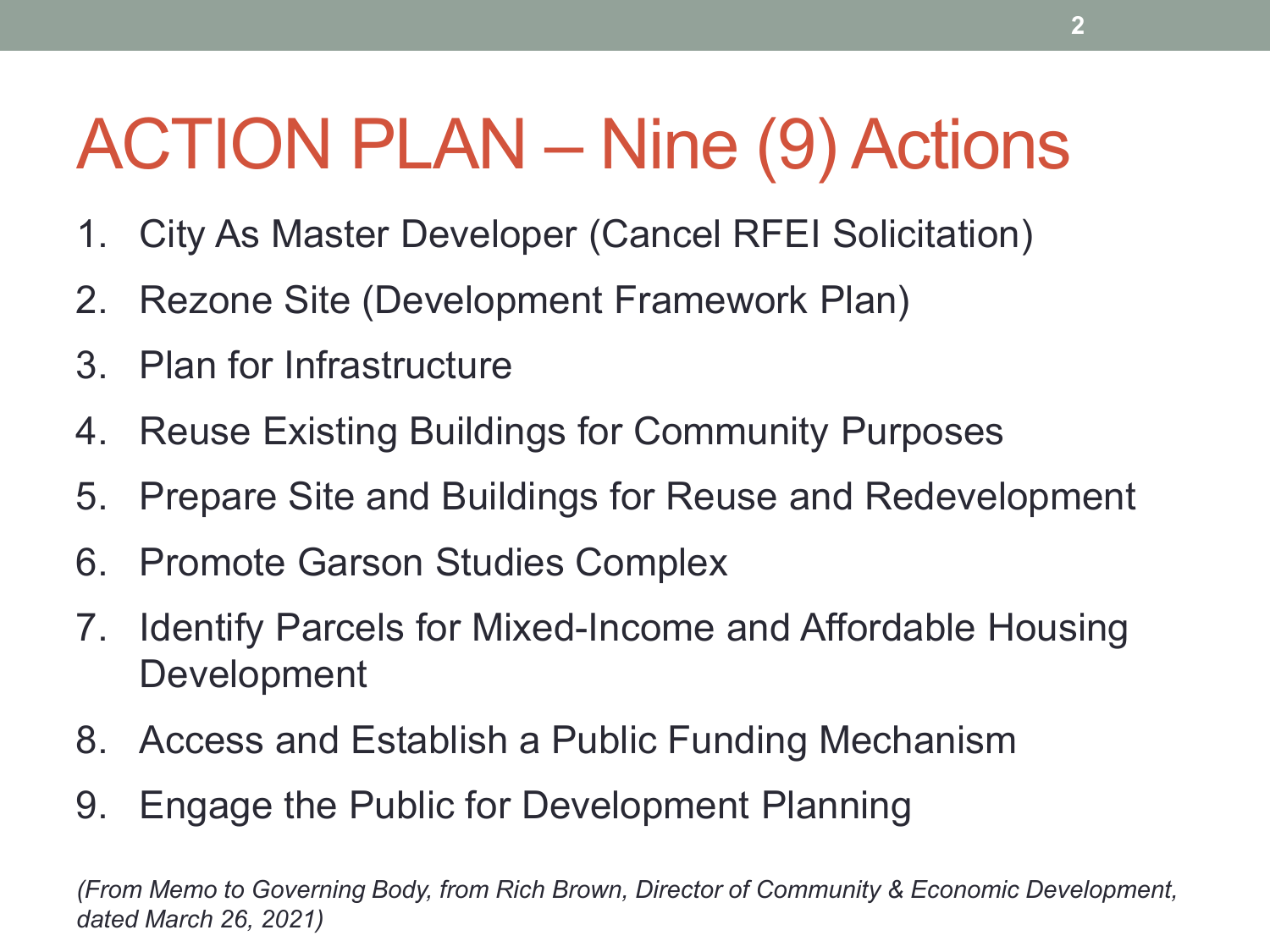#### **#2 Rezone Site (Development Framework Plan)**

- Increasing City capacity
	- Confirming scope and terms for duration of planning and approvals period
	- o Staffing

Due: May 15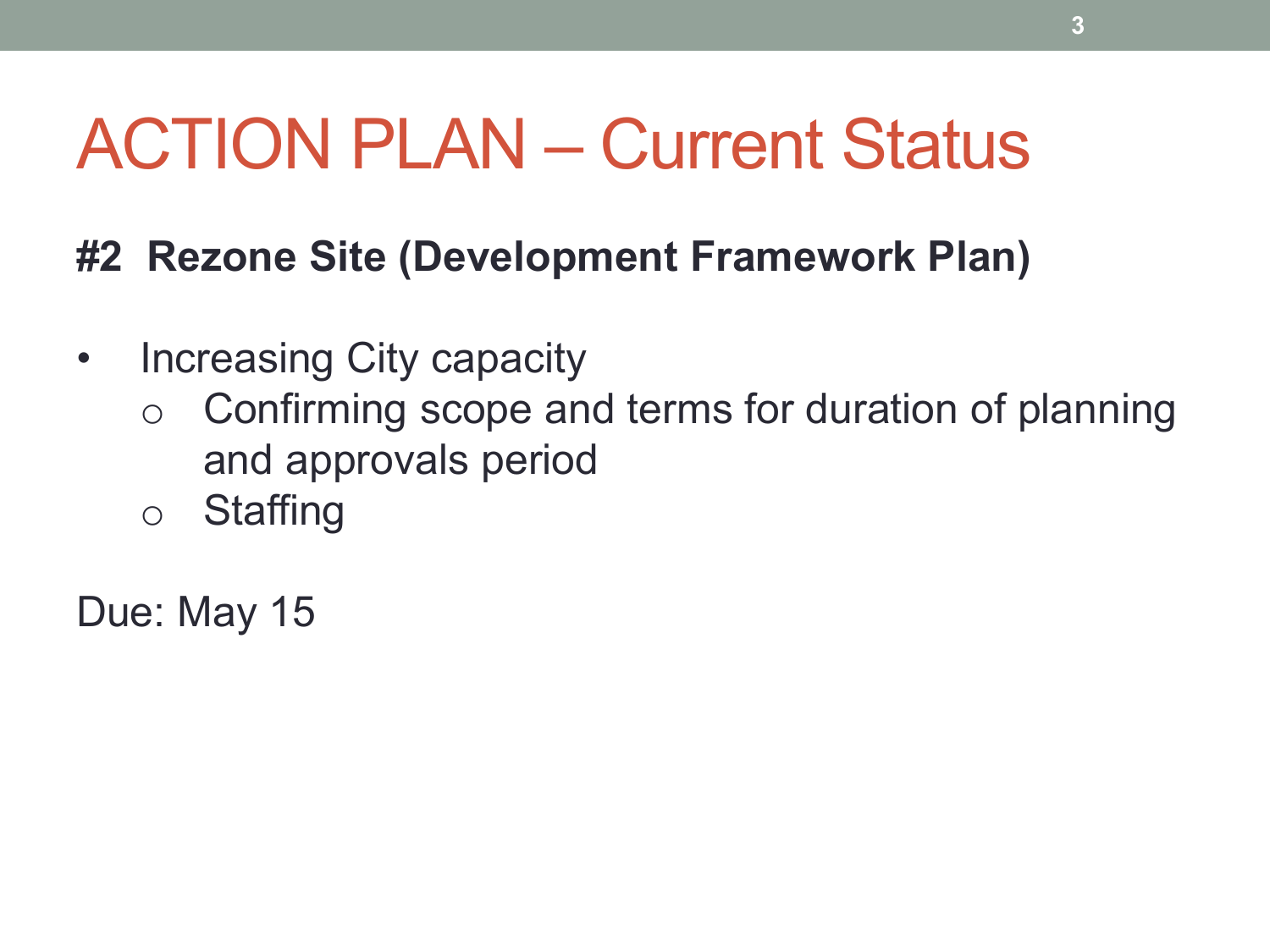#### **#4 Reuse Existing Buildings for Community Purposes**

- Rank buildings for reuse
	- **Fogelson Library Complex**
	- o Visual Arts Center
	- Garson Performance Theater
- Assess for possible institutional use
- Align with land use and development planning
- Develop method for soliciting and evaluating proposals

Due: June 30 Public Information Presentation Topic for May 12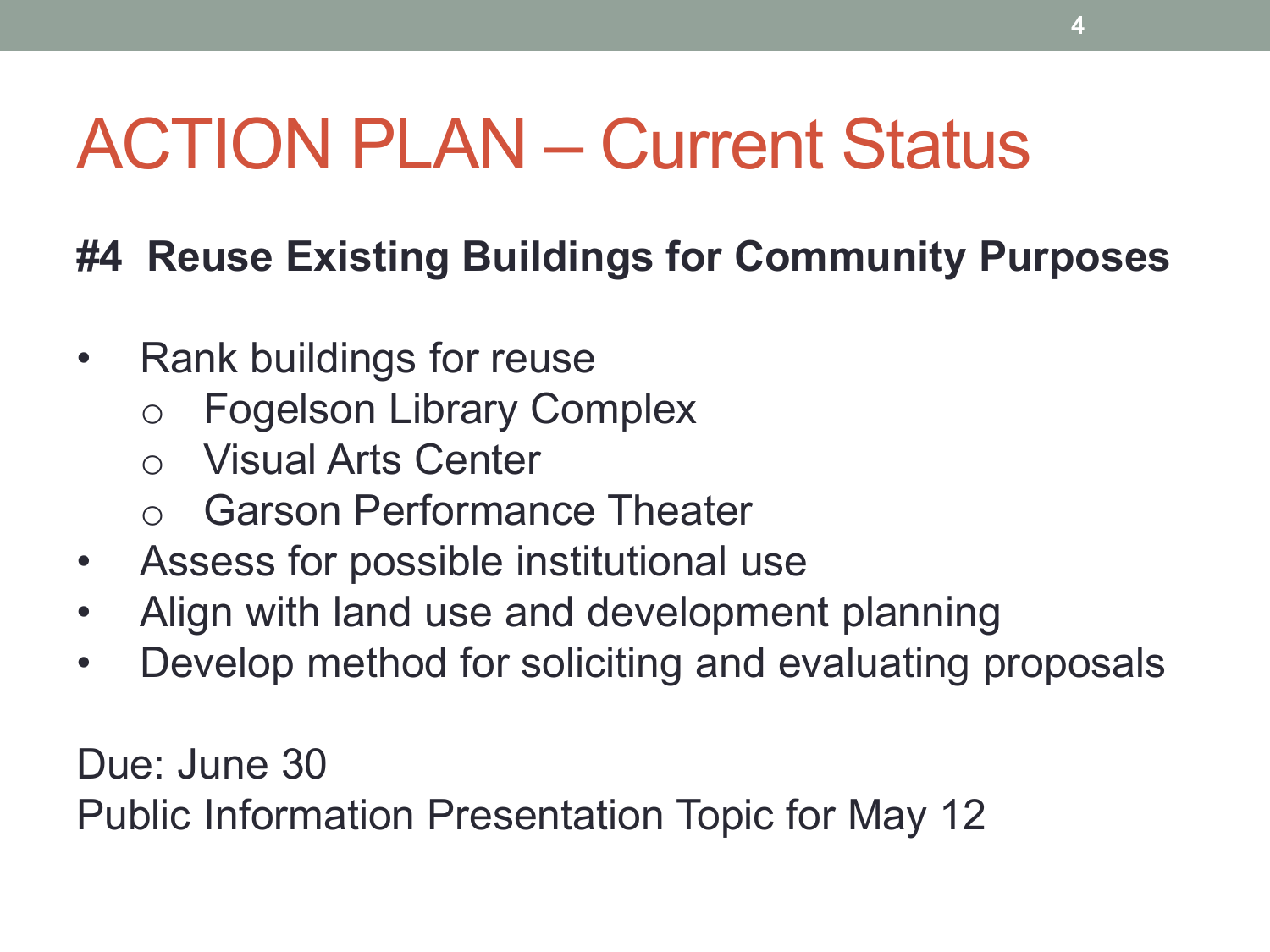#### **#7 Identify Parcels for Mixed-Income and Affordable Housing Development**

- Prioritize as part of development framework planning process
- Develop method for soliciting and evaluating proposals

Due: August 30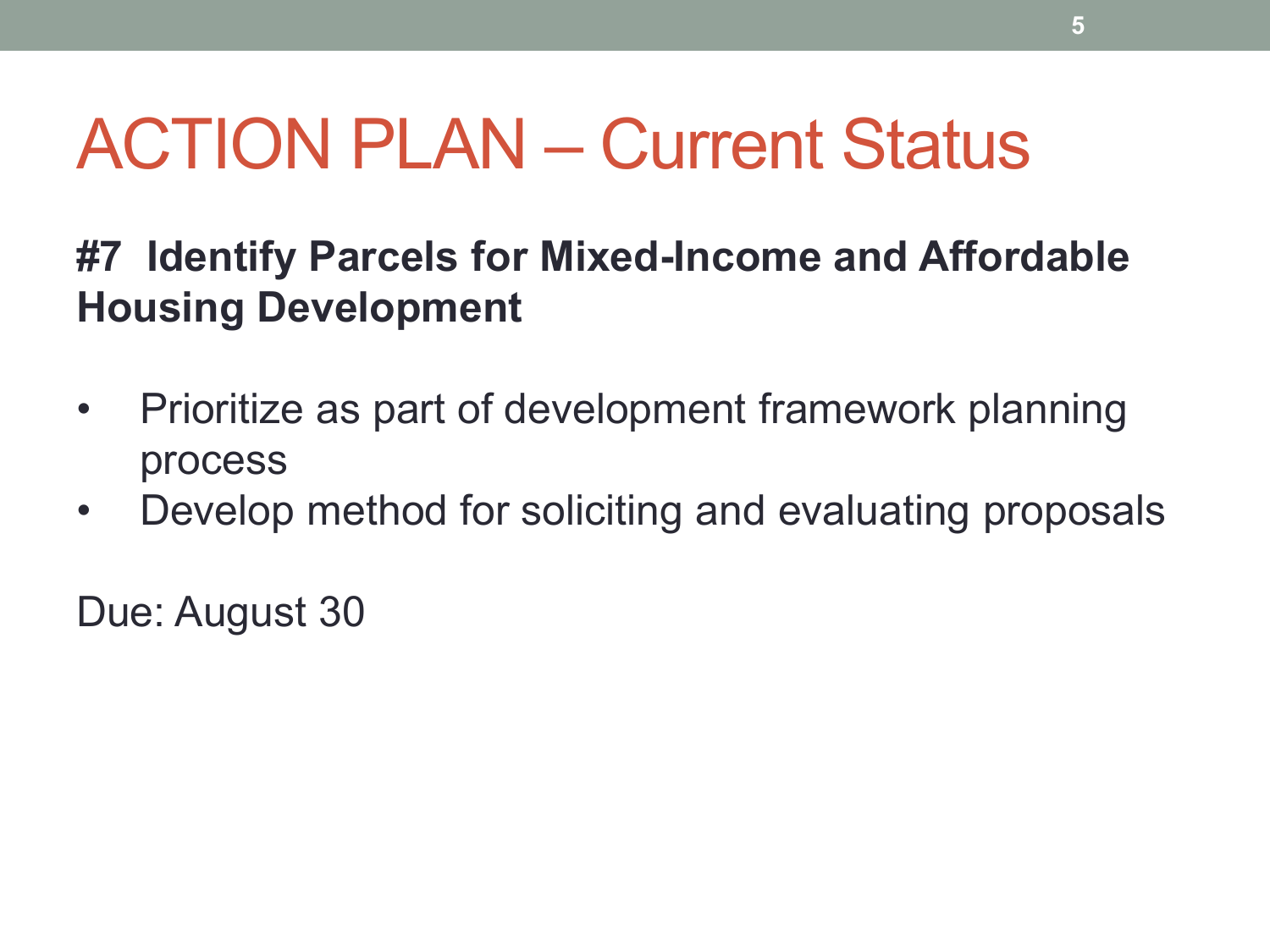#### **#8 Access and Establish a Public Mechanism**

- Meetings underway to evaluate potential development structures
- Research underway for potential infrastructure/ utilities funding methods

Due: July 30 Public Information Presentation Topic for June 09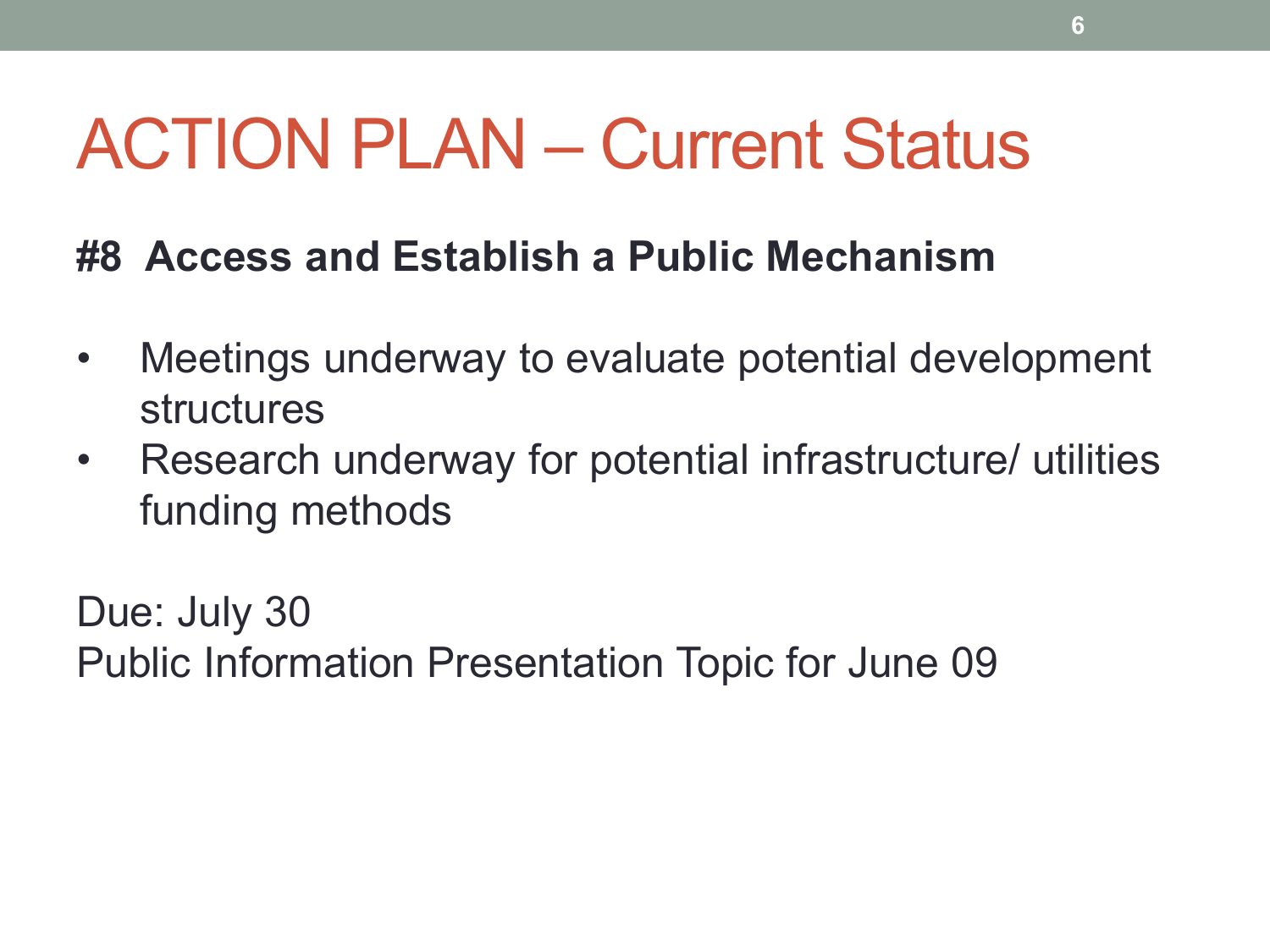#### **#9 Public Engagement for Development Planning**

- Initial tool kit recommendations
- Finalizing outline a Community & Sustainable Development Tool Kit outline
- Coordinating schedule between land use planning team and the public engagement team
- Focus engagement activities for public input/ feedback through spring and summer 2021

Due: Dec/Jan 2021 Public Information Presentation Topic for July 14